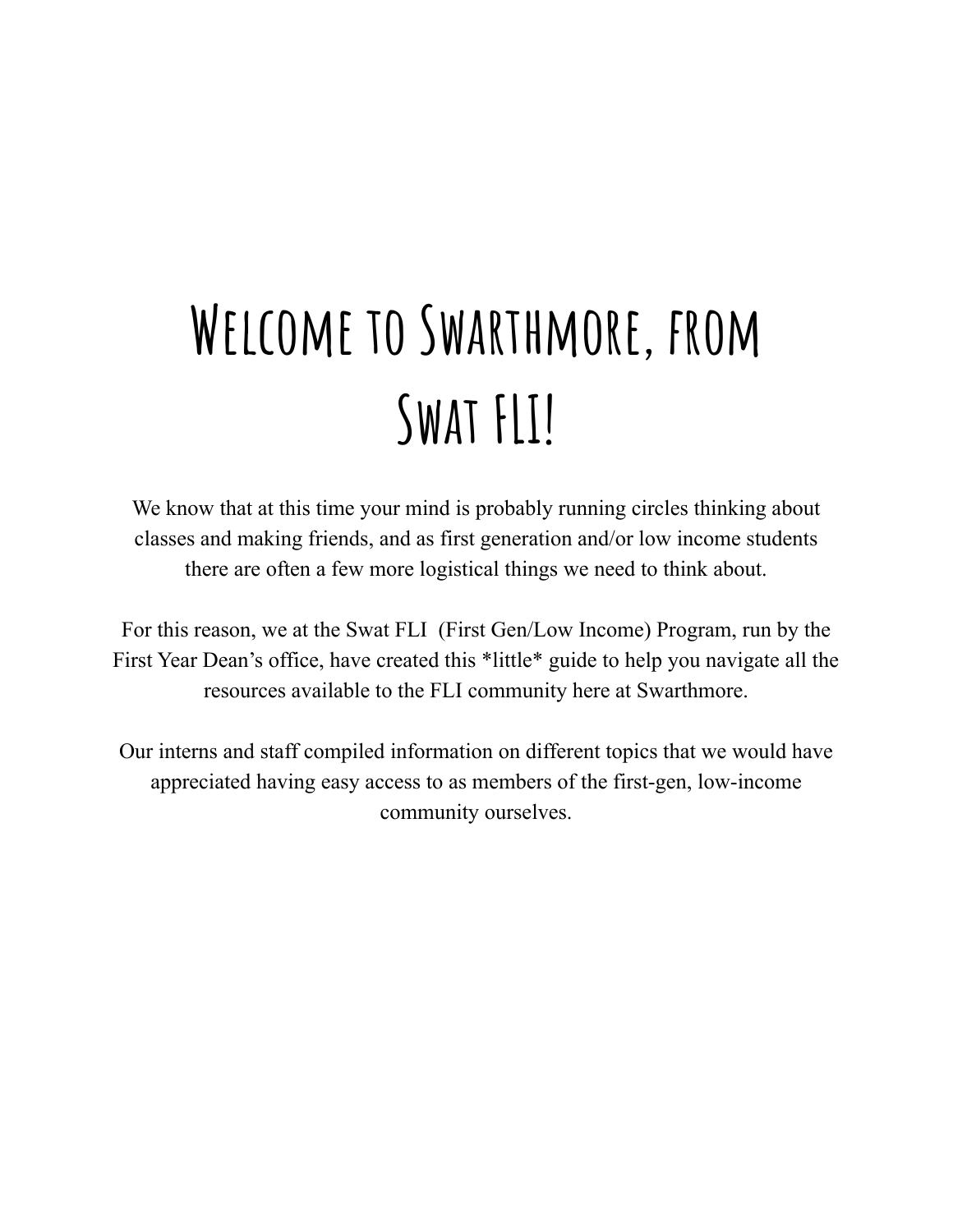# **TABLE OF CONTENTS**

COVID [Information](#page-2-0) **[Academics](#page-3-0)** [Finances](#page-5-0) **[Health](#page-7-0)** First-Gen [Community](#page-12-0) Equipment and [Technology](#page-13-0) **[Internships](#page-14-0) [Identity](#page-15-0) Centers**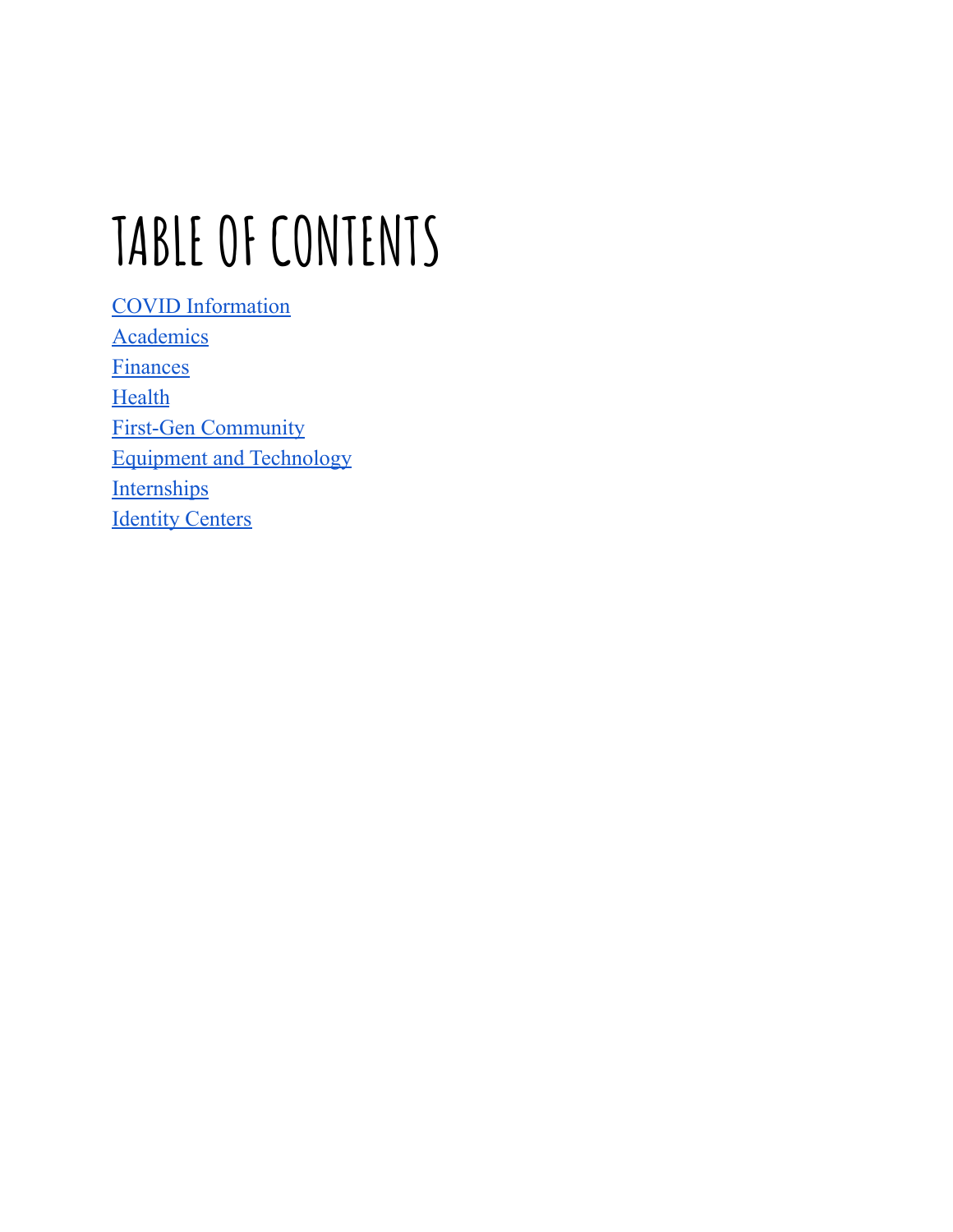### <span id="page-2-0"></span>COVID Information

Swarthmore Updated COVID [Information](https://www.swarthmore.edu/covid-19-information) Page

- Health and Wellness [Expectations](https://www.swarthmore.edu/coronavirus-disease-2019-covid-19-information/health-and-wellness-expectations-students-returning-to) for Students Returning to Campus
- Student Testing, Contact Tracing, and [Monitoring](https://www.swarthmore.edu/coronavirus-disease-2019-covid-19-information/student-testing-contact-tracing-and-monitoring-process) Process
- Patient Care [Considerations](https://www.swarthmore.edu/coronavirus-disease-2019-covid-19-information/patient-care-considerations-students) for Students
- The Garnet Pledge for [Students](https://www.swarthmore.edu/coronavirus-disease-2019-covid-19-information/garnet-pledge-students) All students are required to read, sign, and adhere to the Garnet Pledge (expectations and safety measures for all members of our community who will be on campus.)
- [Campus](https://www.swarthmore.edu/coronavirus-disease-2019-covid-19-information/testing-results) Testing Results
- [Community](https://www.swarthmore.edu/coronavirus-disease-2019-covid-19-information/community-messages-regarding-covid-19%E2%80%8B%E2%80%8B%E2%80%8B%E2%80%8B%E2%80%8B%E2%80%8B) messages regarding COVID-19

#### Tips for Experiencing Swat Remotely

- What Students Need to Know About Learning [Remotely](https://kb.swarthmore.edu/display/remote/Learning+Remotely)
- Tips for [Better](https://kb.swarthmore.edu/display/remote/Tips+for+Better+WiFi) Wi-fi
- [Adjusting](https://www.swarthmore.edu/sites/default/files/assets/documents/office-academic-success/Adjusting%20to%20Remote%20Learning%20Spring%202020%20advice.pdf) to Remote Learning

#### Looking for remote work?

- Career Services Navigating Remote [Experiences](https://www.swarthmore.edu/career-services/navigating-remote-experiences)
- Online Career [Development](https://www.swarthmore.edu/career-services/online-career-development-preparation-resources) & Preparation Resources

#### Need to speak with someone?

- [Student](https://www.swarthmore.edu/dean-students/student-deans) Deans You can find your assigned deans' name in the "degree audit" section in mySwarthmore.
- CAPS
	- $\circ$  Schedule a virtual appointment with CAPS [here.](https://www.swarthmore.edu/counseling-and-psychological-services/caps-request-to-schedule-appointment) Please note that this form opens Aug. 31st and CAPS will reopen on September 7th
	- Call CAPS on call at 610-328-7768
	- Talkspace Online Therapy
		- [Swarthmore](https://www.swarthmore.edu/counseling-and-psychological-services/talkspace) Talkspace Information Page
		- You can access Swarthmore College's Talkspace at [talkspace.com/Swarthmore](https://www.talkspace.com/Swarthmore)
- Student [Academic](https://www.swarthmore.edu/office-academic-success/student-academic-mentors-sams) Mentors (SAMs)
- Swat FLI Staff and Swat FLI [Interns](https://www.swarthmore.edu/swat-fli/staff)

Need help with technology

• During the pandemic, students with demonstrated financial need can request loaner laptops by emailing support $(a)$ swarthmore.edu. Any student can request help with wifi access issues by emailing support@swarthmore.edu. ITS staff can help troubleshoot existing wifi access and - for students with demonstrated financial need who are studying away from campus - ITS can provide hotspots. Students can request student emergency fund support to help cover the cost of laptop repairs.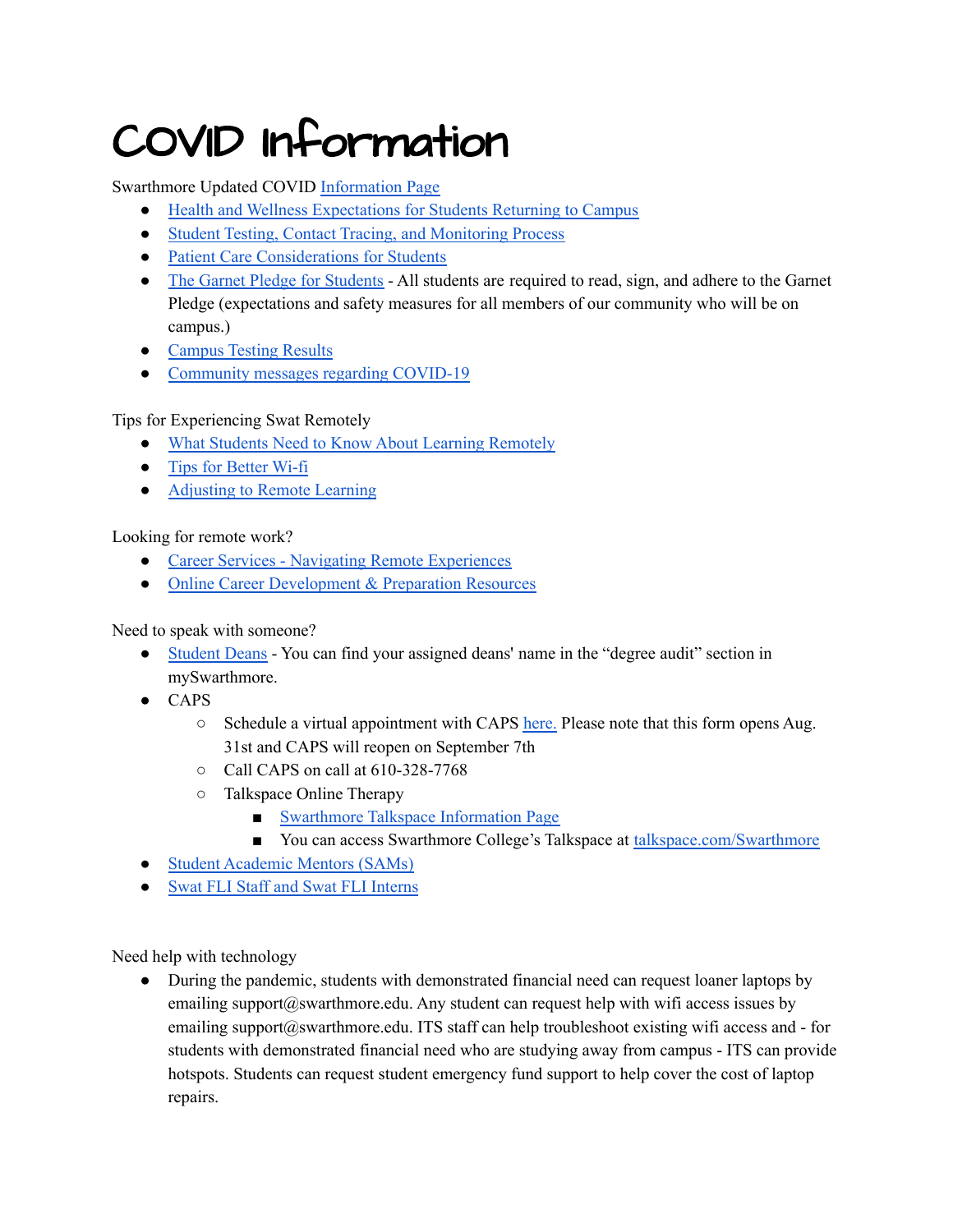### <span id="page-3-0"></span>Academics

#### **RESOURCES**

At times it might feel like you are falling behind or that you do not know what you are doing, and that is a feeling shared by all college students whether or not they make it apparent. Below are some resources that are open to all students, but we want to specifically highlight and encourage our first-gen, low-income community to make the most use of them. You will find some important academic resources below. Additional resources can be found on the Office of [Academic](https://www.swarthmore.edu/office-academic-success) Success website. The Office of Academic Success coordinates advising for students and connects students to academic resources and other services on campus.

- SAM's
	- Ah yes, Student Academic Mentors. These are peer mentors who are located in each residence hall and host office hours of their own in the libraries. They are here to advise you on what classes to take, give you the low-down on classes, or help you figure out any other course related problems.
	- Here is a link where you can find more in depth information, including the names and contact info of SAM's this year: [https://www.swarthmore.edu/academic-advising-support/student-academic-ment](https://www.swarthmore.edu/academic-advising-support/student-academic-mentors) [ors](https://www.swarthmore.edu/academic-advising-support/student-academic-mentors)
- Office Hours
	- This can sound terrifying. Approaching professors and admitting to them you are confused is hard, but asking them for help is an important part of doing well in any class.
	- Sure, you can ask a TA for help (if there is one for the class), but asking a professor during their office hours is the quickest and most direct way to get your questions answered.
	- Professors are also actual people that can be cool and interesting! Get to know them.
	- Office Hours [Guide](https://www.swarthmore.edu/sites/default/files/assets/documents/academic-advising-support/Office%20Hours%20Info%20sheet.pdf) in 3 Easy Steps
- Help/TA sessions
	- Academic departments (especially in Natural Sciences and Engineering) have science associates or TA's that will hold evening help sessions to do homework, answer questions, and review for quizzes and tests.
	- You can find the information for the individual sessions on each department website and usually in class syllabi.
- Tutors
	- If after meeting with your professor during office hours and attending Help/TA sessions, you still feel like you need additional help, you can request a private tutor (for free!)
	- To request a tutor, you need to complete and submit the Tutor [Request](https://www.swarthmore.edu/sites/default/files/assets/documents/academic-advising-support/Tutor%20Request%20Form.pdf) Form [\[pdf\]](https://www.swarthmore.edu/sites/default/files/assets/documents/academic-advising-support/Tutor%20Request%20Form.pdf) to Mira Baric [\(mbaric1@swarthmore.edu\)](mailto:mbaric1@swarthmore.edu) If you are unable to complete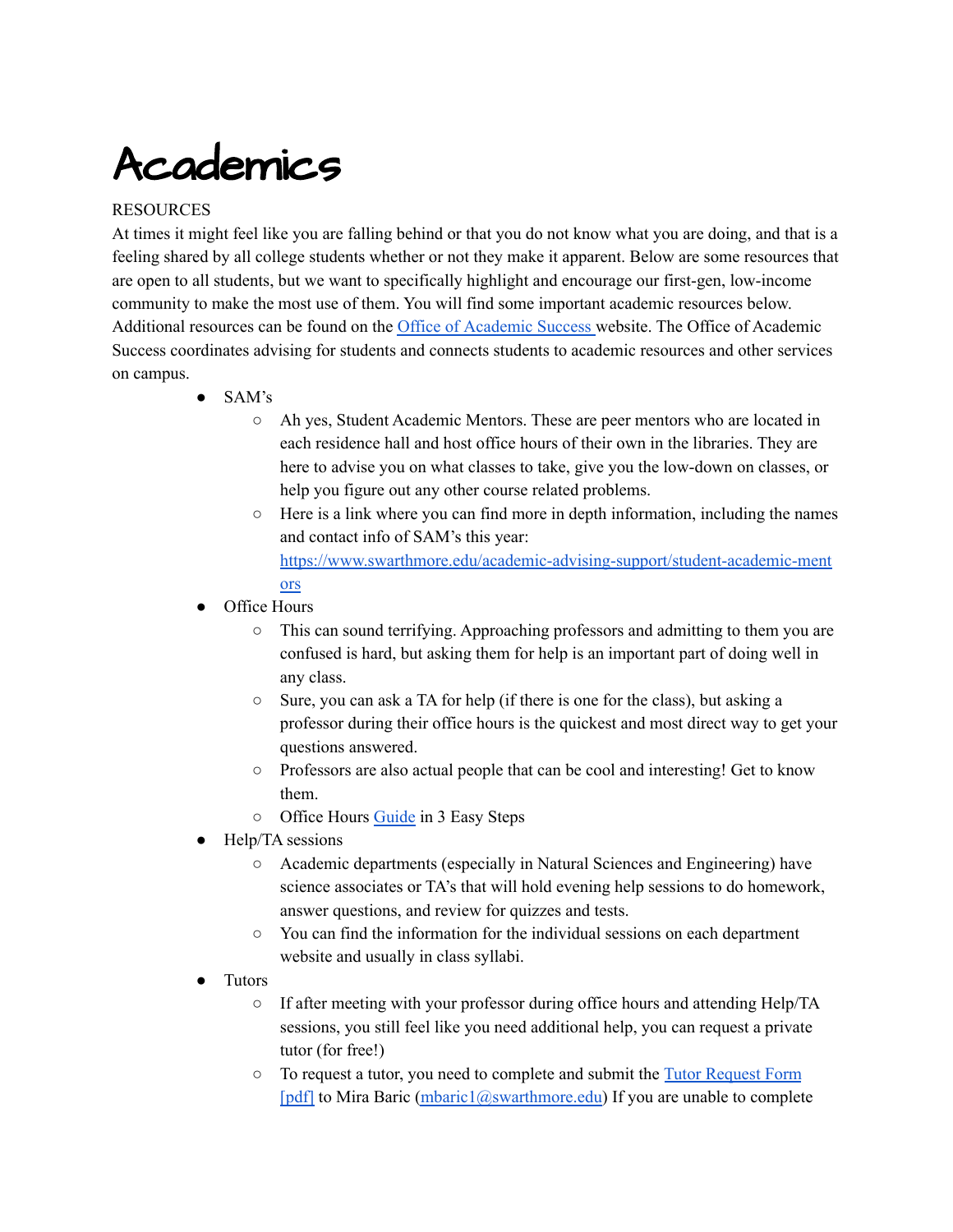and submit the PDF form, please email Mira with the following information: your name, course number and instructor name for the course in which you are requesting tutoring and a description of why you feel like you need individual tutoring.

- **Writing Associates** 
	- $\circ$  They are lovingly called  $\overline{WA}$ 's, and they are great. You can send them your papers (through mySwarthmore) a day before meeting with them and they can give you feedback on whatever you need. You don't even have to have a completed draft!
	- More [information](https://www.swarthmore.edu/writing/writing-center) on the Writing Center
- College Appointed Advisors
	- The college appoints you an advisor (professor) who can help you choose classes based on your major. If at any point you need to change your advisor, please complete a change of advisor [requests](https://www.swarthmore.edu/sites/default/files/assets/documents/academic-advising-support/Advisor_Change_Form.pdf) form [pdf] and submit to Mira Baric (mbaric1@swarthmore.edu) in Parrish 108.
- **Research Librarians** 
	- If you are working on a research paper for a class and don't know how to begin the research process, Sarah Elichko and Roberto Vargas are two Research Librarians that are happy to meet with students and help them find articles online and also provide tips on how to use the search engines.
	- Research [Information](https://www.swarthmore.edu/libraries/research-information-associates-rias) Associates (RIAS) are students at the library who are also happy to help! You can find them at the Research and Information desk in McCabe.
- DPA's
	- Diversity Peer Advisors also live in your residence hall. They will host activities like discussions or breaks that are centered around identity and being at Swarthmore. They are great to talk to when you have any feeling about how your individual identities might affect your time here.
	- Here is a link with more information: <https://www.swarthmore.edu/living-swarthmore/diversity-peer-advisors>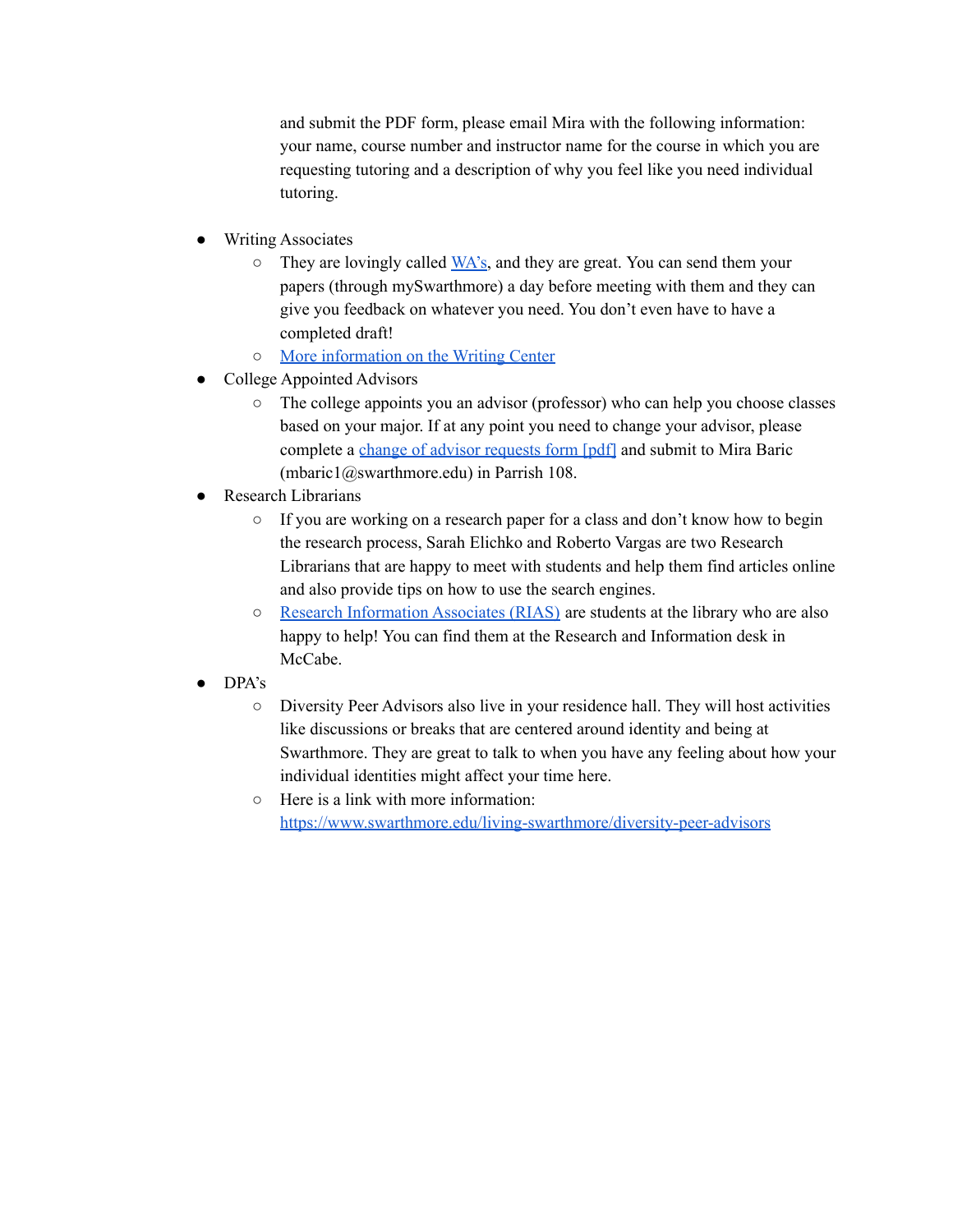### <span id="page-5-0"></span>Finances

#### EMERGENCY FUNDS

- Sometimes things happen: computers break or you have an unexpected medical bill...etc. We understand that as low income students we often do not have room in our budgets for things like this.
	- For this reason, the Dean's Emergency fund exists. Funding is usually limited to under \$500 and most grants are under \$300. Please note the Dean's Office may not be able to fulfill all requests.
		- Here is the link to the [guidelines](https://www.swarthmore.edu/student-life/student-emergency-funding-guidelines) and [application.](https://forms.gle/4H9DyBugAkuG5FuP6)
- Who to contact with questions: Jasmine Owens, Assistant Director of the FLI Program (jowens2@swarthmore.edu)

#### CONFERENCE FUNDING

- During the year you might find yourself wanting to attend a conference like TED<sub>x</sub> or 1 vyG or the MakerFaire…etc. You might need money to cover travel or housing to attend the conference.
	- Here is the link for more information on conference funding: <https://www.swarthmore.edu/student-life/student-conference-funding-guidelines>
	- Keep in mind that you can only get funding for one conference per school year. (\$400 limit per individual; \$600 total for group funding)

#### TEXTBOOK RESOURCES

- We know textbooks are expensive. So expensive, that it seems they should be teaching the course. Anyhow, below are some resources you can use to help you with your books for the year.
	- The Textbook Affordability Program (TAP) supplies funds to support registered Swarthmore students' purchase of required course materials in the Swarthmore Campus & Community Store
		- [Guide to Buying Course Materials](https://store.swarthmore.edu/SiteText?id=88290)
		- You may find more information about this program [here.](https://store.swarthmore.edu/SiteText?id=87397)
	- Free Semester Long Rentals
		- You can borrow books through EZBorrow or InterLibrary Loan (ILL) for semester long leases!
			- Here is how you can access the EZBorrow system: <https://trilibpages.blogs.brynmawr.edu/ezborrow/>
			- Here is how you can access the InterLibrary Loan (ILL) system: <http://trilibpages.blogs.brynmawr.edu/interlibrary-loan/>
			- Have the 14 digit number on the back of your ID ready. The books are sent to McCabe for you to pick up, and at the end of the lease you return the books back to McCabe.
	- Underhill (Worthmore) Library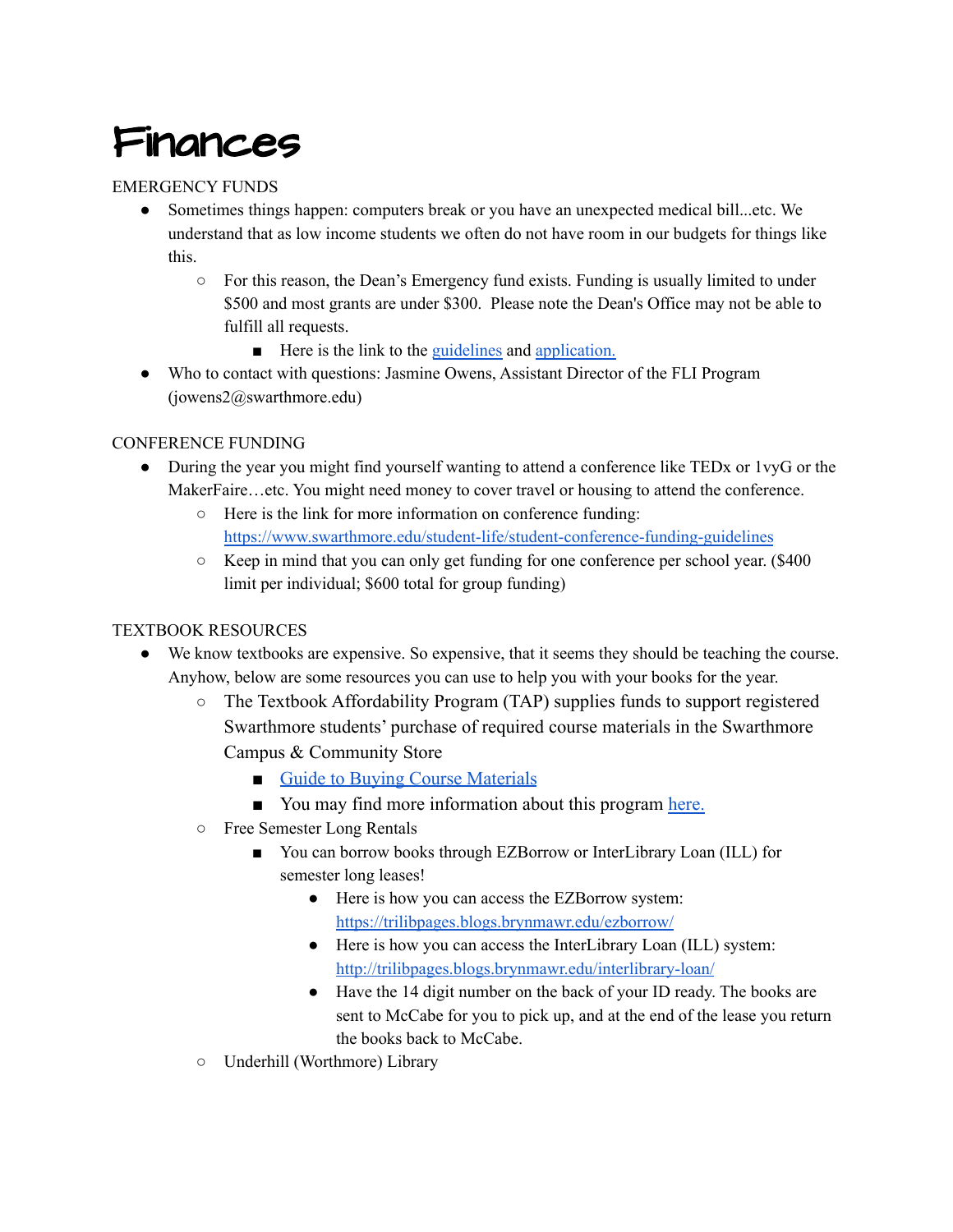- You might hear about this one during orientation, especially from upperclassmen. Students donate their textbooks to Underhill at the end of the year. It is open for anyone to go and take the books they need.
	- Go as soon as you can though! The books run out fast. Contact Donna Fournier for more info  $(d$ fourni $1$ @swarthmore.edu)
- Cheap Rentals
	- The best deal on rentals tends to be Amazon rentals. Plus, you can get a free year of Prime student with your student ID. Your books will get here in two days and they have semester long leases.
- Reserves
	- Typically, professors will have the course textbook on reserve at one of the libraries. This means you can check out the book for a certain period of time (usually three hours). This should give you enough time to get an assignment done or even better, scan the required reading pages, so that you can have your own copy of them and work at your own pace. After a certain time, you may also take the book overnight.

#### WORTHMORE THE FREE STORE

- Located in Willets basement, this is a free store where Swarthmore students donate everything, including room decor, school supplies, appliances, hangers, and books! Be on the lookout for their open hours which are posted on their Facebook page. Again like with Underhill, be quick. Things like free fans are in high demand. They always have mirrors, fans, and binders.
	- This is a great place to save money and be sustainable.
	- **\*\*Note: Worthmore may be closed due to COVID-19\*\*** Check [here](https://www.swarthmore.edu/sustainability/worthmore) for updates

#### **EXTERNSHIPS**

- As the semester goes on, you'll hear the buzz about externships. It is a one week job shadow during the last week of winter break. Typically students get the chance to shadow someone in their field of interest. Sometimes your host can accommodate you, but other times you might need to find housing for the week and money to buy plane tickets.
	- $\circ$  This can be an extra expense you might not be expecting, but FLI can help with that. You can find the link to that application at the bottom of this [page.](https://www.swarthmore.edu/student-life/student-emergency-funding-guidelines)
	- Externships take place through Career Services and you can find more info [here.](https://www.swarthmore.edu/career-services/extern-program-student)

#### TAXES

- Yuck, right. Yeah, that's what we thought too until we asked Financial Aid for their resources on how to do taxes.
	- Turns out that any scholarship you receive that covers anything over tuition and fees is considered taxable money by the government. This means you might owe tax on this money. Swat understands that it's not your fault for getting a scholarship, so they will help you pay the tax on the taxable scholarship.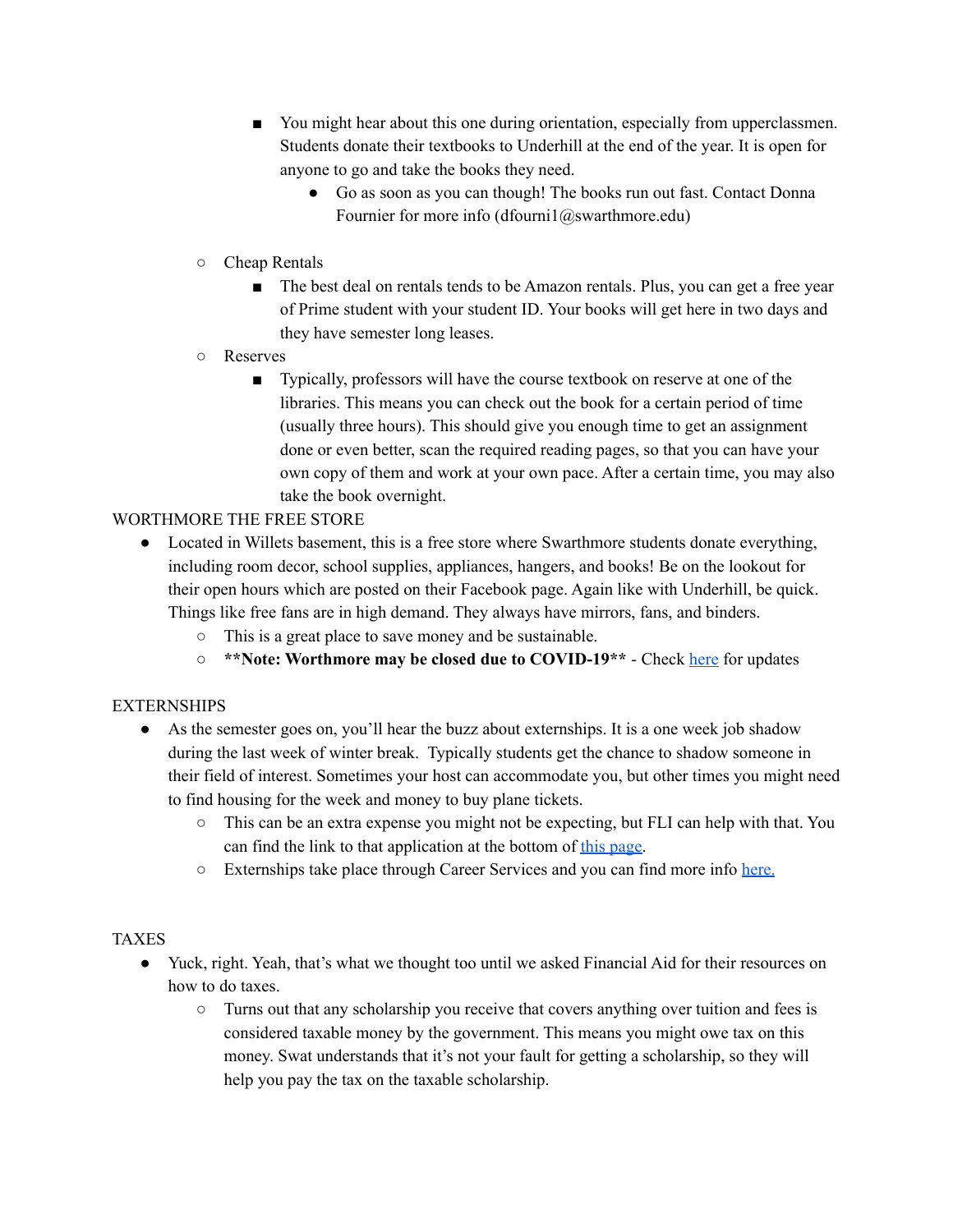■ To get the year to year guides on doing your taxes visit the FA office in Parrish East and simply ask them about it!

#### STUDENT EMPLOYMENT

- Taking on a part-time campus job while at Swarthmore can be very beneficial! You make money, get to be more involved with the Swarthmore community, and are able to gain work experience.
- In order to apply for a campus job, you must turn in all required paperwork into the Student Payroll Office.
	- Find required paperwork here: <https://www.swarthmore.edu/student-employment/required-student-employment-forms>
	- If you have any questions about paperwork, you can reach the SPO here: [studentpayroll@swarthmore.edu](mailto:studentpayroll@swarthmore.edu)
- When looking for open positions, you can use  $JobX$  to search for jobs, learn about job descriptions, and apply for jobs.

### <span id="page-7-0"></span>Health

MEDICAL INSURANCE

- In order to be enrolled in the college, you must have insurance, and since you are here you have satisfied that requirement either with private or college insurance. All students are enrolled in the Student Health Insurance Plan (SHIP) for 2020-2021. Before August 1st, you may waive out of the plan if you meet the requirements and provide proof of insurance.
	- How to Waive Insurance and Benefit [Highlights](https://www.swarthmore.edu/sites/default/files/assets/documents/student-health-and-wellness/2020-21%20Swarthmore%20College%20Student%20Health%20Insurance%20Benefit%20Highlight%20Flyer.pdf)
- If you are on financial aid, or buying insurance is a financial burden, you can ask for a waiver to cover part or all of the cost of the college's insurance (~\$2,000 from August-August). This waiver is usually sent out by someone in the Worth Health Center or Financial Aid office as you are completing your forms during the summer.
	- If you have questions, always ask Worth or Financial Aid.
- Swarthmore Health Insurance
	- Here are some health insurance [FAQ's](https://www.swarthmore.edu/student-health/frequently-asked-questions). Additional Student Health Insurance Plan (SHIP) Questions? Contact Student Health & Wellness at health@swarthmore.edu
	- Here is the link to the Student Health Insurance Policy website for more info:
		- [www.gallagherstudent.com](http://r20.rs6.net/tn.jsp?f=001OyEnuhS_8l9Lg6vdZRZq8C4NvdGV_vwh3WpBzP9CT9A9jQpYsPZzPtVrjcJgUZCWx8CEFNqCjGMjqM82ObNthJrN3EYNbmhAE5qO7GijWPLecmLXd2zxxoGPHAuOjAez6KG15w4t9rtepS7wfDP9YZeOpLFrK0PpyA26ccludqcRfvQlXAZswg==&c=LmcsfPiFVv57G1etgAJVlOIUMjjkYQ69I3KPPVJUnS4wkp1fv887vw==&ch=eYttSTd_ZfxX1E7PYzFQCEmkyXFdD-XGJaueMcAW8KuSxo8O-SOcJA==) (search for Swarthmore)
	- Here is the link for the SHIP plan
		- Student Health [Insurance](https://www.swarthmore.edu/sites/default/files/assets/documents/student-health-and-wellness/2019NGLbrochure.pdf) Plan Brochure
	- Some highlights:
		- **Preferred Provider:** A health care provider sponsored by the insurance company (aka their contract says they will charge less for individuals who carry this insurance). This also means some providers might cost even more to go to, so it's good to know who your plan covers!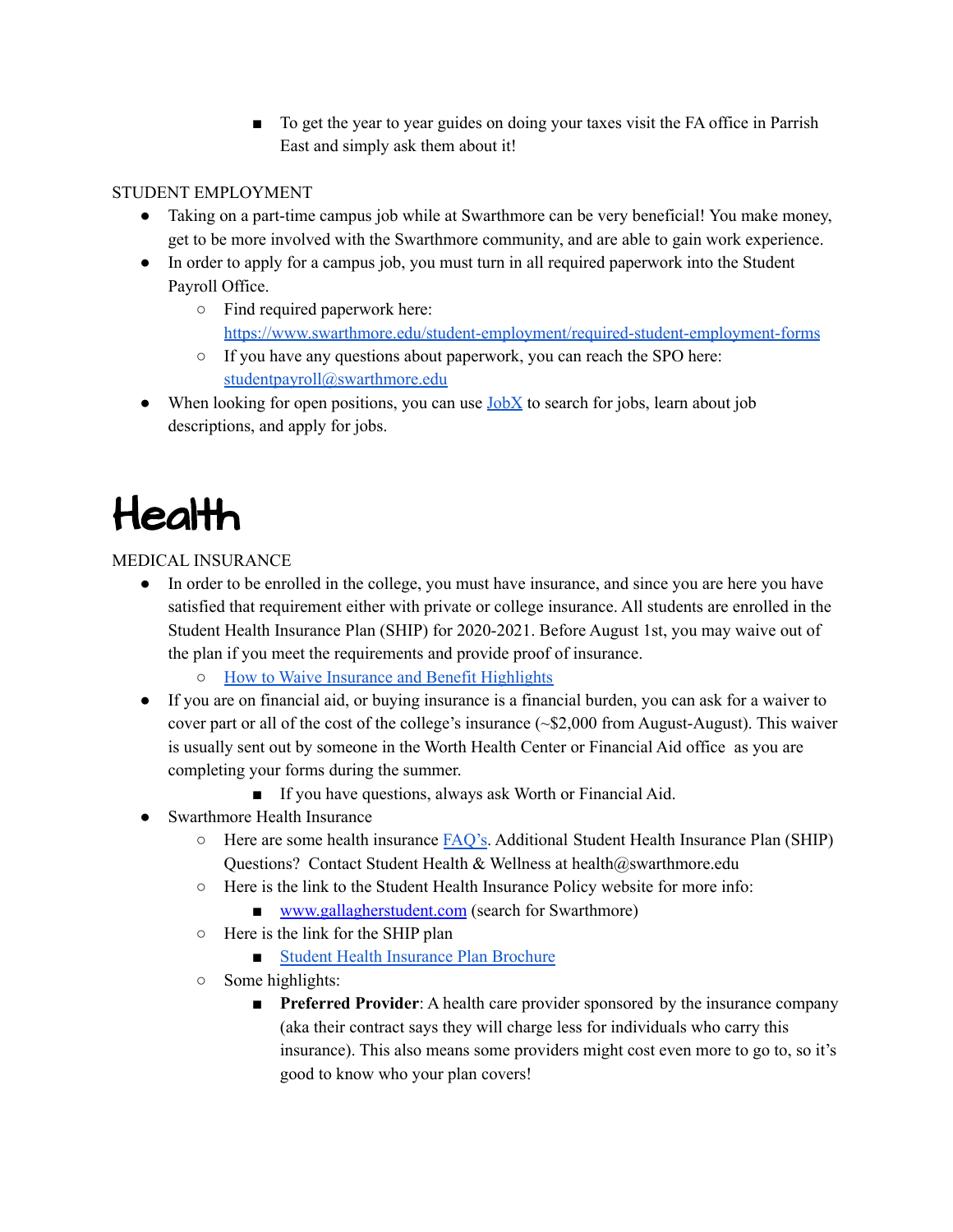- **Accidental injury:** Injury that results accidentally or from any external, violent and unanticipated causes.
- If you use a **preferred provider**, the insurance will pay 90% of the charge.
- Flu shots
	- Typically advertised for \$25 at Worth Health Center. However, if you let Worth know that you are on Swarthmore's Health Insurance, the shot is FREE.
- Vision
	- The college health insurance covers one annual health exam.

#### WORTH STUDENT HEALTH CENTER

- Whether you have private or college insurance, Worth [Health](https://www.swarthmore.edu/student-health-and-wellness) Center is usually the place you first go when you feel anything off with your body. Fall hours are 9-5 PM daily from Monday through Friday and by appointment only starting 9/7/2020. Please call 610-328-8058 to schedule an appointment. **\*\*All Students are required to wear a mask when entering the Student Health Center**
	- **○** Worth is right in front of Willets and next to the PubSafe building. (Straight down from Parrish next to McCabe! It will be on the left.)
	- You can get medications from Worth to treat things like a cold. Typically there is a charge of a few dollars per medication that is billed to your student account. If you are just given single packets of medication (like itch cream or aspirin), there is no charge. They also might give you cough drops or thermometers if you need them.
	- If the Worth staff thinks you have something else that needs to be treated elsewhere or whose treatment is out of what they can legally give you, they can refer you to a doctor or a hospital.
	- $\circ$  For example, if you need an x-ray or the like, you might be referred to Springfield Hospital (right behind Target).
- If you need medical advice after hours or over the weekend, please call the nurse on call at 610-328-8548
- If you are having a medical emergency, contact Public Safety at 610-328-8333 or call 911
- If you have a non urgent, routine question please email health@swarthmore.edu and a Worth Health Center staff member will get back to you within 48 to 72 hours.
- Izzy the Therapy Dog
	- Swat currently has a therapy dog in training that you can make appointments to walk or play with!
		- Due to COVID, Izzy may not be available for appointments. Please check [here](https://www.swarthmore.edu/student-health/izzy-therapy-dog) for updates.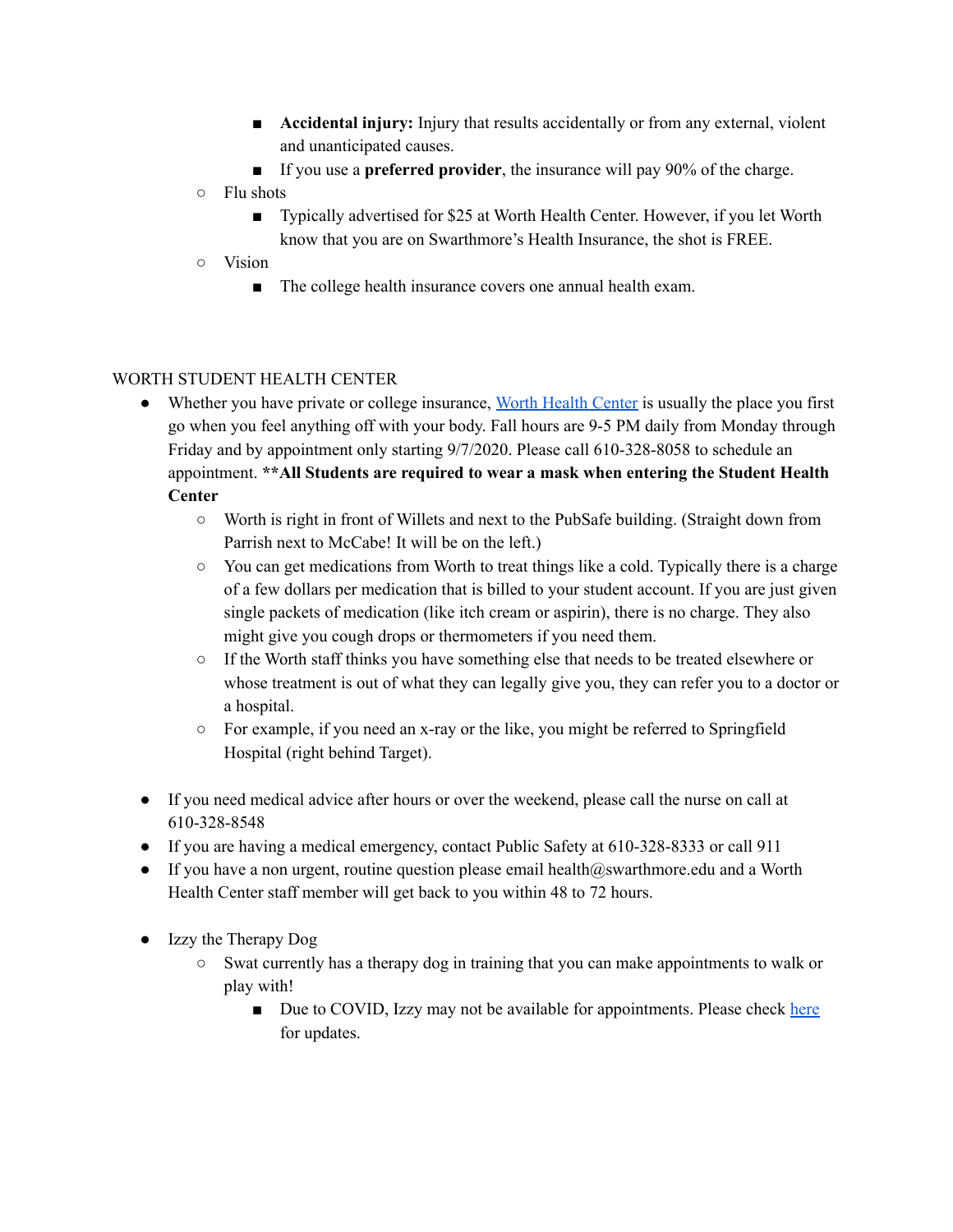#### MENTAL HEALTH

- This is so important! College is hard, but you shouldn't have to suffer. Most importantly, it's okay to not be okay sometimes. Just remember there are resources to help you through whatever you need. You can go to them for counseling and therapy for free as long as you are a current student.
- Counseling and Psychological Services (CAPs)
	- $\circ$  CAPS is located next door to Worth in the same building. Due to the ongoing COVID-19 pandemic, all CAPS sessions will be offered virtually for the fall 2020 semester. Please note that services will vary depending on the state you currently reside in.
		- Services and in state/out of state [regulations](https://www.swarthmore.edu/counseling-and-psychological-services/services)
- **Talkspace** 
	- In addition to its existing on-campus health and wellbeing services for students, Swarthmore College is partnering with Talkspace to provide convenient, personal, and professional online messaging therapy year-round. With Talkspace, you can have video sessions and send asynchronous text, audio, and video messages to a dedicated licensed therapist.
	- Here is the [CAPS](https://www.swarthmore.edu/counseling-and-psychological-services/talkspace) page with more information.
	- You can access Swarthmore College's Talkspace at [talkspace.com/Swarthmore.](https://www.talkspace.com/Swarthmore)

#### SEXUAL HEALTH

- Sexual Health [Advocates](https://www.facebook.com/swarthmoreSHA/)
	- Lovingly called SHA's, these are students who volunteer to be student resources on sexual health. There is at least one SHA per residence hall.
		- Typically, they will have a bag of condoms/dental dams and lube on their doors that you can walk up to and pick from without asking anyone anything.
		- SHA's are also around to answer any sexual health questions you might have and to point you to the right resources.
- Gynecological health
	- The gynecologist hired by Swarthmore comes to Worth every Wednesday from 9-11am. This doctor can consult you on what birth control is best for you or anything that might be concerning you. **\*Please check with Worth about the doctors Fall 2020 schedule\***
		- Seeing the doctor for a consultation at Worth is at no charge.
		- If you have to go to her office (which is in a hospital in nearby Chester) for something like an IUD insertion or some other procedure, those procedures are billed to your insurance.
- STD/STI/Pregnancy Tests
	- You can get all of these tests done at Worth. Pregnancy tests are \$5 whilst STI or STD tests are more expensive. Both types of testing are things that are billed to your student account. You can walk in and get any of these done.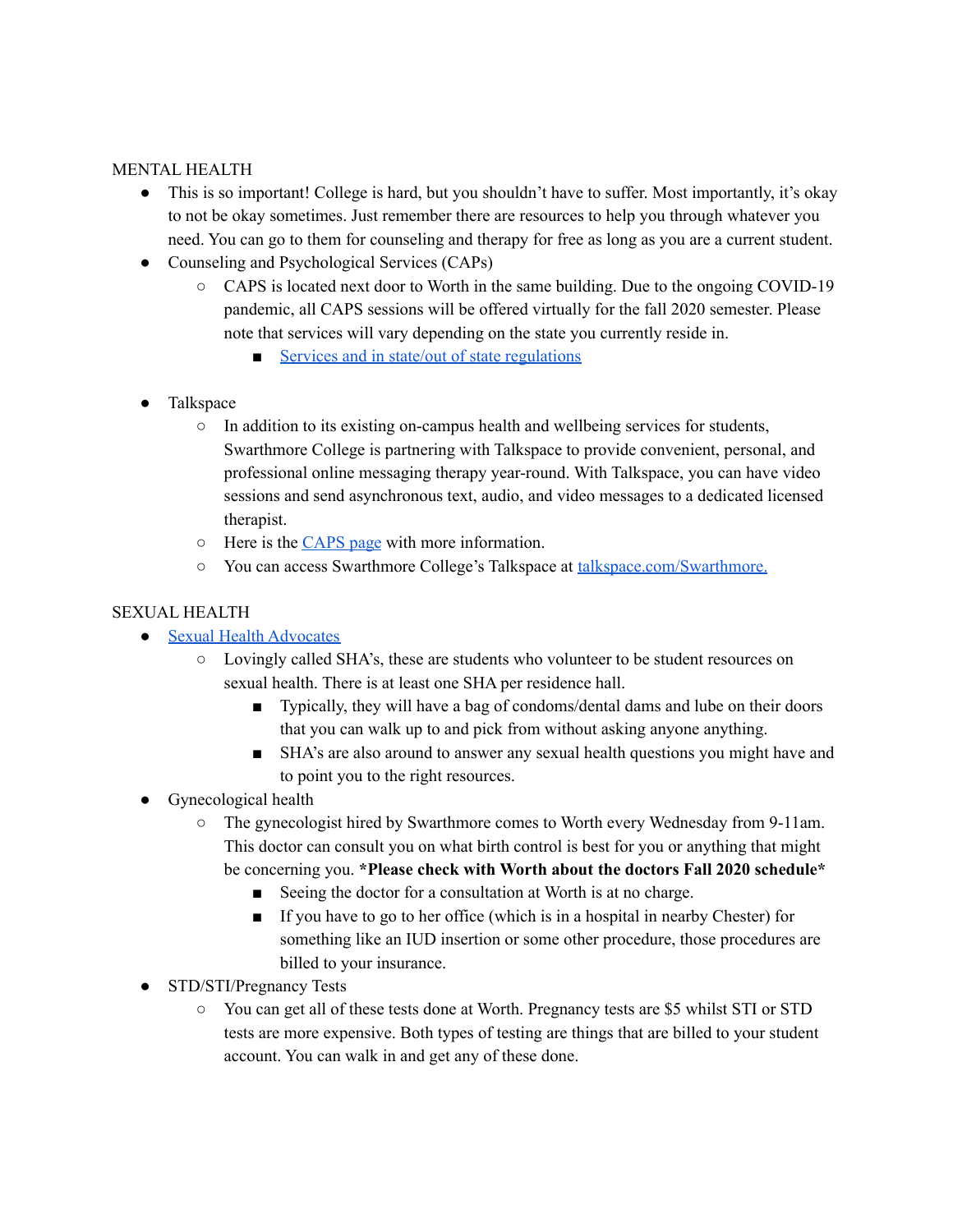#### DENTAL HEALTH

- With Insurance
	- Swat Insurance
		- Preventive Dental coverage is included under the plan for students under age 19. Please refer to the policy brochure for details. After age 19, there is a separate voluntary dental plan that students can purchase directly at [www.gallagherstudent.com](http://r20.rs6.net/tn.jsp?f=001OyEnuhS_8l9Lg6vdZRZq8C4NvdGV_vwh3WpBzP9CT9A9jQpYsPZzPtVrjcJgUZCWx8CEFNqCjGMjqM82ObNthJrN3EYNbmhAE5qO7GijWPLecmLXd2zxxoGPHAuOjAez6KG15w4t9rtepS7wfDP9YZeOpLFrK0PpyA26ccludqcRfvQlXAZswg==&c=QhDn-LIFhKCdoSTq5ohBEzB7VIsdBCE6_afcVrVCN8wrm0ubnYEvrQ==&ch=f5njJRj1P4V_LrCZqFf0fH-5iGflG870Be9VIlEt5LGcHPEZqs9lRQ==).
	- Personal Insurance
		- This is a similar approach in that on your card you should have a phone number or website you can use to search for preferred providers near you.
- Without Insurance
	- Going to dental schools is cheaper than going to a private practice. Experienced, predoctoral and postdoctoral dental students perform routine cleaning and maintenance under the supervision of instructors. The process often takes longer, but is lower in cost.
		- Penn Dental School: prices for their services are available after consulting with a dentist at the office
			- Here is a link to a 25% off coupon for your first visit: <http://info.penndentalmedicine.org/25-off-coupon>
		- ChesPenn Health Services <http://www.chespenn.org/>
			- ChesPenn takes outside insurance and their office charges patients on a sliding scale regardless of insurance or income status. They provide dental health care in their Chester and Coatesville locations.

#### DISABILITY SERVICES

- If you have never requested accommodations from Student Disability Services previously, please fill out a student accommodation request by logging into [mySwarthmore](https://myswat.swarthmore.edu/) and completing the **Accommodation form** located under the **Personal Information menu**.
	- We strongly recommend that you turn in your form **no later than** one week after the Add/Drop deadline since some accommodations take time to arrange.
- In order to register with the Student Disability Service, please contact the student disability services staff at [studentdisabilityservices@swarthmore.edu](mailto:studentdisabilityservices@swarthmore.edu) or contact the following:
	- Director **Monica Vance**:
		- **Email:** [mvance1@swarthmore.edu](mailto:mvance1@swarthmore.edu)
		- Phone: 610-328-7358
- After meeting with the student disability services staff, have a licensed professional submit a completed Disability [Verification](https://www.swarthmore.edu/sites/default/files/assets/documents/user_profiles/jrose2/Disability%20Verification%20Form%20Fillable.pdf) Form or other formal documentation to the office
- When submitting documentation, please check with the [Documentation](https://www.swarthmore.edu/academic-advising-support/documentation-guidelines) Guidelines here for help with preparing documentation
- For further information, please visit Disability [Resources](https://www.swarthmore.edu/academic-advising-support/disability-resources) or the Student [Disability](https://www.swarthmore.edu/academic-advising-support/welcome-to-student-disability-services) Services page here!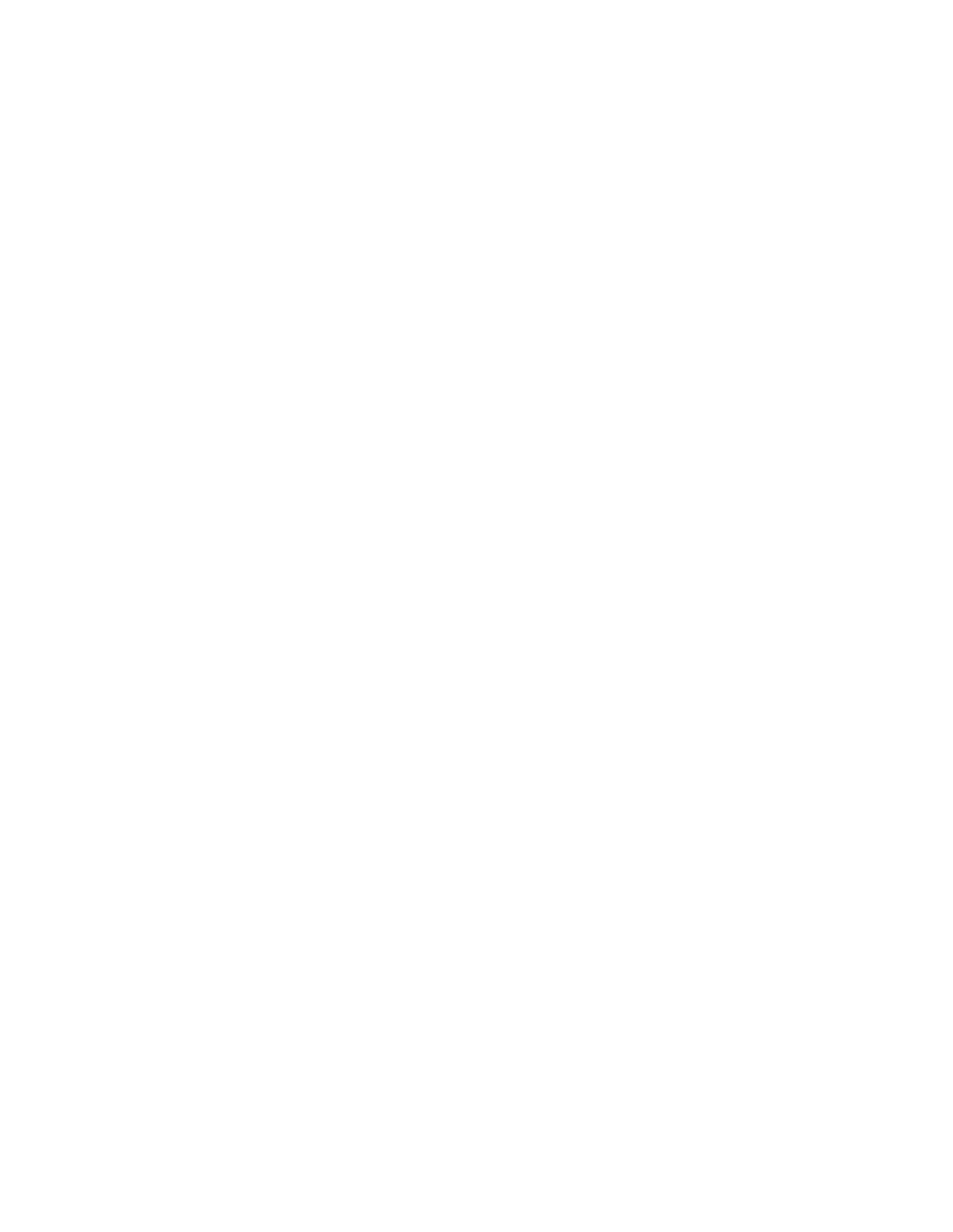### <span id="page-12-0"></span>First-Gen Community

Now that you have some of the basics down, you're probably wondering about connecting with other first-gen and/or low-income students. Below are some of the groups:

- QuestBridge Scholars Network
	- "QuestBridge is a powerful platform that connects the nation's brightest students from low-income backgrounds with leading institutions of higher education and further opportunities." The QuestBridge Chapter at Swarthmore aims to create a support network for Quest Scholars who come from varying, yet similar backgrounds that bring us together as a community. Throughout the year, we host many gatherings and study breaks where students can hang out with other awesome Questies, enjoy food, have fun, talk to each other, and possibly learn about different resources available on campus. In addition to these events, we have traditions such as National Quest Day, QuestGiving, National Service Month, and our Welcome & End-of-the-Year Banquets. We also have a mentoring program in which freshmen & transfer students can be matched with upperclassmen mentors. We hope to support all the Questies on campus so we, as a community, can all thrive at Swarthmore and beyond.
- **Swat FLI** 
	- Led by Dean Henry and Jasmine Owens, this is the program set up to support the first gen/low income community here at Swat. We have Swat FLI interns every semester that hold office hours throughout the week. You can find them in Shane Lounge or Parrish Parlors. You can come talk to them about being a first gen/low income student here or if you have some concern you aren't sure where to look for help they can be a good starting point. Jasmine and Dean Henry have offices at the end of Parrish East.
	- $\circ$  If a position as a FLI Intern is open, we encourage you to apply! It's a good way to get more involved with the first-gen/low-income community, make money, and become more acclimated to life here at Swarthmore!
- **Swarthmore Organization for Low Income Students (SOLIS)** 
	- SOLIS is a student based group that strives to provide a safe space for low-income students and connect them to various resources available on and off campus.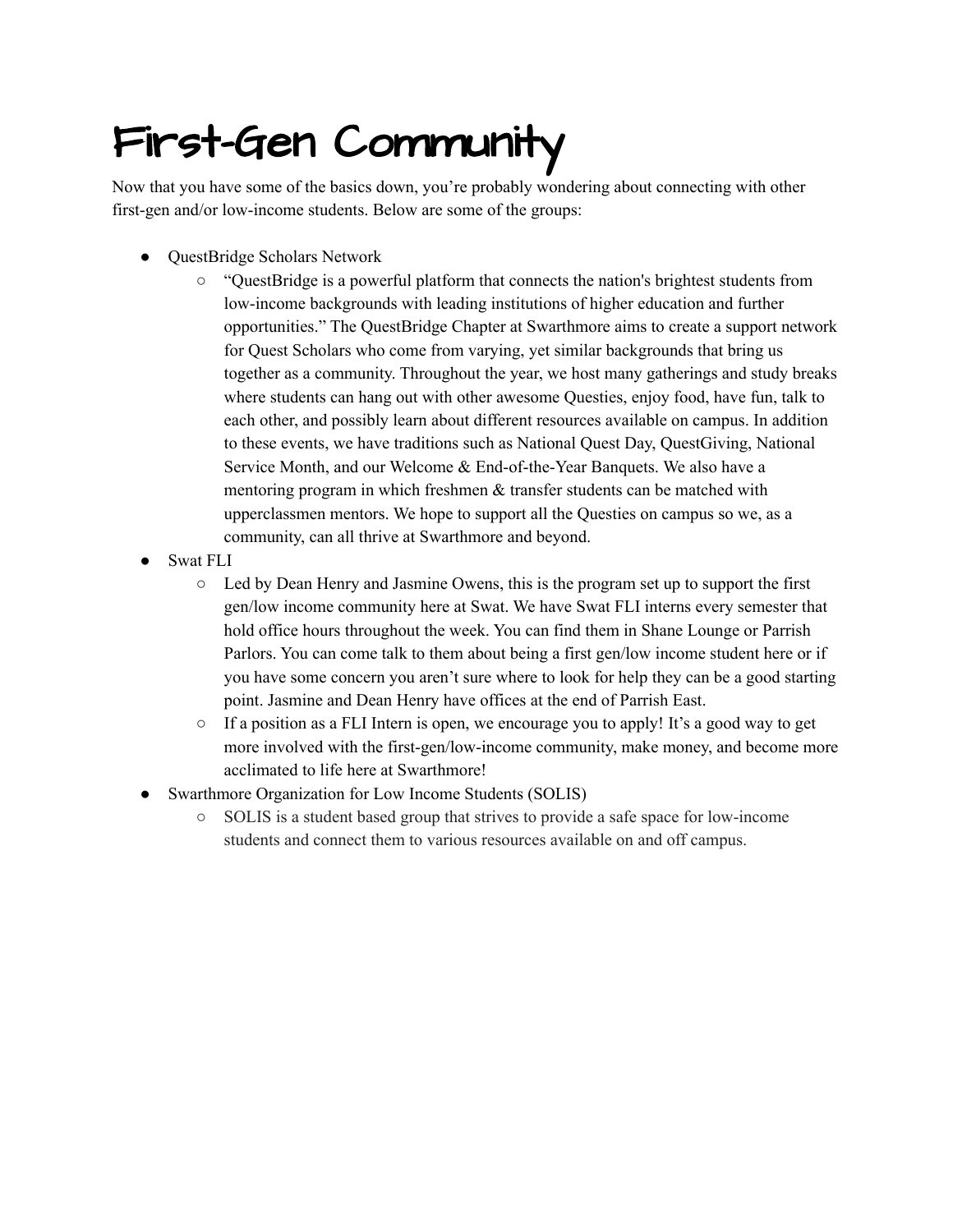## <span id="page-13-0"></span>Equipment and Technology

#### **COMPUTERS**

During the pandemic, students with demonstrated financial need can request loaner laptops by emailing  $support@swarthmore.edu.$  Any student can request help with wifi access issues by emailing support@swarthmore.edu. ITS staff help troubleshoot existing wifi access and - for students with demonstrated financial need who are studying away from campus - ITS can provide hotspots. Students can request student emergency fund support to help cover the cost of laptop repairs.

#### MEDIA CENTER

- The Media Center is located in Beardsley Hall, the Arts building on campus, and has some very helpful resources, such as:
	- Printers for large posters and regular assignments available (in color and black and white)
	- Computers with programs such as Adobe, Photoshop, and Bridge

#### LIBRARIES

- Library support for FLI [students](https://guides.tricolib.brynmawr.edu/fli-support)
- You can check out a variety of items from McCabe, Underhill, and Cornell, such as:
	- Headphones
	- Cell phone and Laptop Chargers
	- Portable Chargers
	- Chromebooks and Macbooks
	- iPads
- There are also computers and printers available in each library.

#### INFORMATION TECHNOLOGY SERVICES (ITS)

● If you're having issues with your computer, ITS is located in Beardsley Hall might be able to help you figure out what is happening with your computer. They can also help you connect to Swarthmore's Wi-Fi should you have any problems!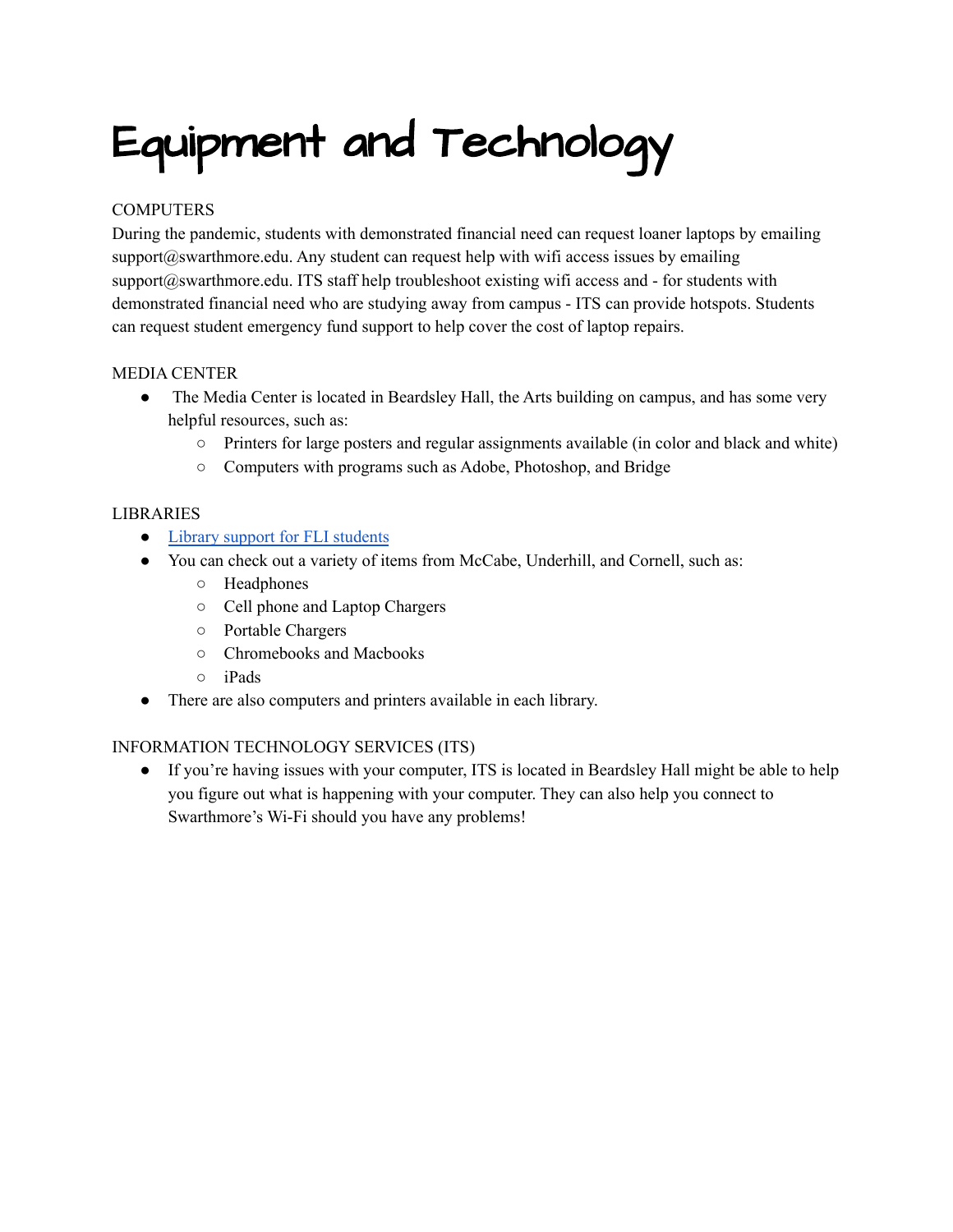### <span id="page-14-0"></span>Internships

#### CAREER SERVICES

- Career Services is located in Parrish West. Here you can take a survey to help you understand your interests and skill set. You can also meet with a Career Prep Advisor (CPA) who is a student knowledgeable on how to craft a cover letter/resume.
- If you want additional help with finding an internship, you can meet with a Career Counselor (also in Career Services) who can help align your interests with an internship, give you a mock interview, or provide additional feedback on your resume.
- Please visit the Career Services FLI [Resource](https://www.swarthmore.edu/career-services/fli-first-generation-low-income) Page for more information.

#### LANG CENTER FOR CIVIC & SOCIAL RESPONSIBILITY

- Lang Center Associates (LCAs) can also help you find internships in issue areas that interest you, especially for the summer! There are multiple LCAs who focus on:
	- Arts, Media & Culture
	- Economic Development
	- Education & Access
	- Environment & Sustainability
	- $\circ$  Ethics & Human Rights
	- $\circ$  Identities & Inequality
	- Public Health
	- Politics and Public Policy
	- $\circ$  Refugees & Immigration
	- Science & Society
- If you need supplemental funding to cover housing, food and transportation, you can apply for funding from the Lang Center.
- Here is a link to more info: <https://www.swarthmore.edu/lang-center/summer-opportunities>

#### RICHARD RUBIN SCHOLARSHIP

- The Richard Rubin Mentoring program is geared towards helping underrepresented students find a campus mentor to help with career and personal goals. Once selected for the program, students have a chance to apply for internship funding, after successfully completing one year of being in the program.
- Here is a link to more info: [https://www.swarthmore.edu/diversity-inclusion-and-community-development/richard-rubin-scho](https://www.swarthmore.edu/diversity-inclusion-and-community-development/richard-rubin-scholar-mentoring-program-2017) [lar-mentoring-program-2017](https://www.swarthmore.edu/diversity-inclusion-and-community-development/richard-rubin-scholar-mentoring-program-2017)